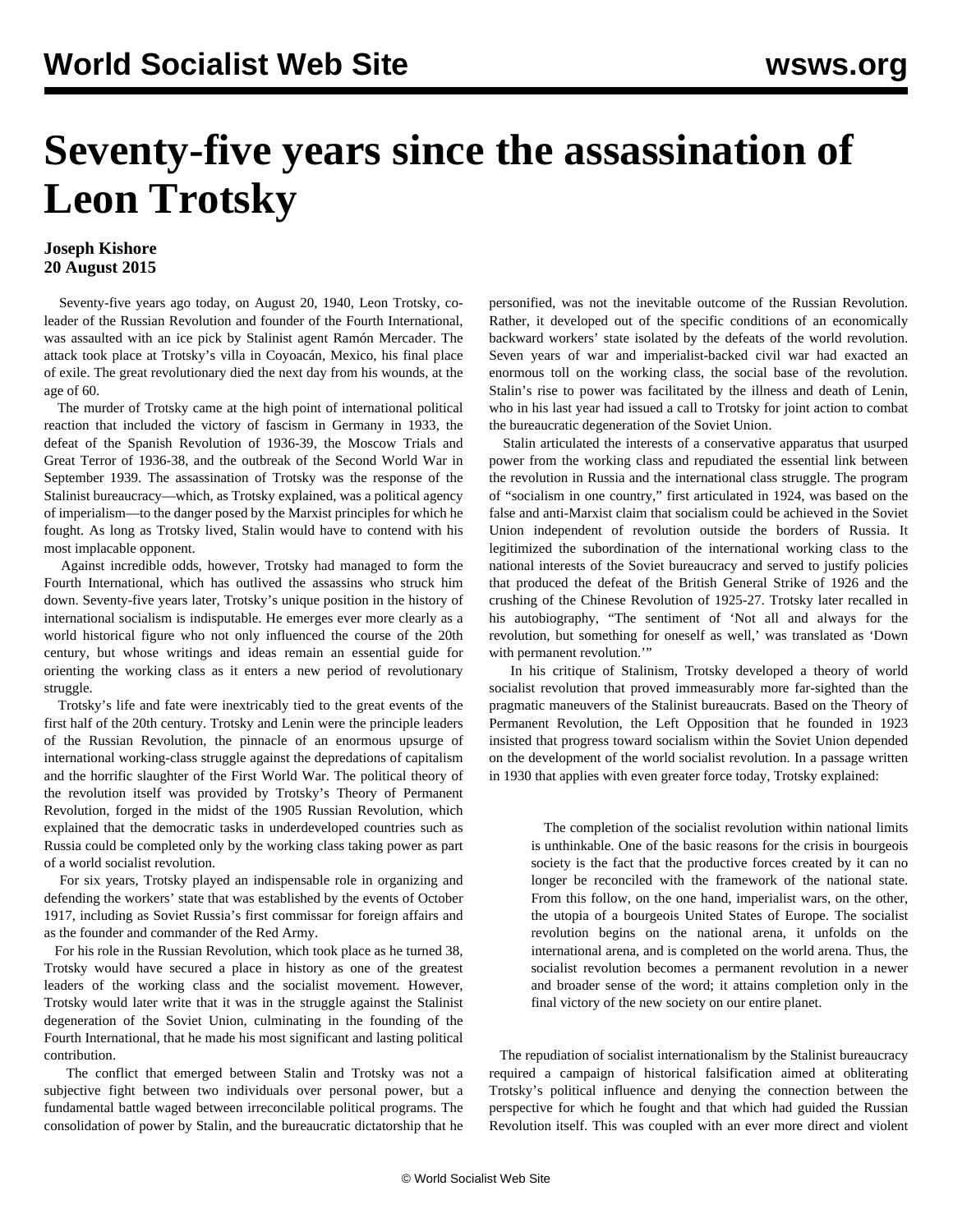campaign against Trotsky and his supporters.

 In November 1927, Trotsky was expelled from the Russian Communist Party, followed one month later by the expulsion of all supporters of the Left Opposition. In January 1928, he was exiled to Alma Ata, in the mountains of present-day Kazakhstan. One year later, in February 1929, Trotsky was expelled from the Soviet Union and took up temporary residence in Prinkipo, Turkey. Confronting what he later called "a planet without a visa" due to the combined hostility of the Stalinists, social democrats and the imperialist powers, Trotsky was forced to move from Turkey to France in 1933, to Norway in 1935, and, finally, to Mexico in 1937.

 In the eight years between Trotsky's expulsion from the Soviet Union and his arrival in Mexico, the working class experienced a series of defeats produced by the treachery of the Stalinist and social democratic bureaucracies. The victory of fascism in Germany in 1933 was followed by the strangulation of revolutionary uprisings in France and Spain, where the working class was subordinated to the political rule of the capitalist class under the banner of the "Popular Front."

 In the aftermath of the rise of Hitler to power—a monumental catastrophe for the German and international working class that was made possible by the disastrous policies of the Communist International—Trotsky issued a call for the formation of a new, Fourth International. He warned that the gains of the Russian Revolution could be defended only through a political revolution to overthrow the nationalist bureaucracy.

 Terrified by the threat that Trotsky and the Fourth International represented, Stalin resorted to ever more brutal violence and repression, within the Soviet Union and internationally. While the Moscow Trials of 1936-38 were directed at all political opposition to the Stalinist regime, its principle targets were the supporters of Trotsky. Hundreds of thousands of socialists—the product of an immense tradition of revolutionary culture in Russia—were massacred in a political genocide.

 The massive violence required to defend the regime constituted irrefutable proof that Stalin's rule was not a continuation of the Russian Revolution, but its gravedigger. Stalinism and genuine Marxism, Trotsky wrote in 1937, were separated "not simply by a bloody line but a whole river of blood."

 Trotsky waged a fearless campaign to expose the show trials and the political crimes of Stalinism. In response, the Stalinist GPU (state secret police) worked systematically to physically liquidate Trotsky's closest supporters and cothinkers. Among those murdered by Stalinist agents were Erwin Wolf, one of Trotsky's political secretaries, in July 1937; Ignace Reiss, who had defected from the GPU and declared his support for Trotsky, in September 1937; Trotsky's son and close collaborator Leon Sedov in February 1938; and Rudolf Klement, secretary of the Fourth International, who was kidnapped and murdered in July 1938.

 These assassinations were made possible by agents of the GPU who had penetrated the Trotskyist movement, including Mark Zborowski, who had wormed his way into the confidence of Sedov and served as his secretary.

 Yet, so long as Trotsky lived, the Stalinist regime could not rest. Victor Serge wrote in 1937: "There is no other explanation for the mad proscriptions which are destroying the structure of the regime except hatred and fear... The substitute team has been shot as a precaution. Only the Old Man remains… As long as the Old Man lives, there will be no security for the triumphant bureaucracy."

 Despite extraordinarily difficult circumstances—including the murder of Klement only two months before—the Fourth International held its Founding Congress in September 1938. The founding document, written by Trotsky, warned: "The objective prerequisites for the proletarian revolution have not only 'ripened'; they have begun to get somewhat rotten. Without a socialist revolution, in the next historical period at that, a catastrophe threatens the whole culture of mankind. The turn is now to the proletariat, i.e., chiefly to its revolutionary vanguard. The historical crisis of mankind is reduced to the crisis of the revolutionary leadership."

 The war drive of imperialism threatened to ignite once again a wave of revolutionary upheavals. It was precisely for this reason that world imperialism, through its Stalinist agents, sought to decapitate the leadership of the Fourth International. In an essay written in October 1938, Trotsky drew the connection between the impending war and the violence directed at the Trotskyist movement:

 At the beginning of the last war, Jean Jaurès was assassinated, and at the end of the war, Karl Liebknecht and Rosa Luxemburg… The work of exterminating the internationalists has already commenced on a world scale prior to the outbreak of the war. Imperialism no longer has to depend on a 'happy accident.' In the Stalinist Mafia it has a ready-made international agency for the systematic extermination of revolutionists… Through its Stalinist gangsters imperialism indicates beforehand from what side mortal danger will threaten it in time of war. The imperialists are not mistaken.

 The outbreak of World War II in September 1939, as world opinion was concentrated on the catastrophe in Europe, was seen by the Stalinist regime as an opportunity to escalate the campaign to assassinate Trotsky. A first attempt on his life was made on May 24, 1940 by an assassination team headed by the Stalinist painter David Alfaro Siqueiros.

 Trotsky and his wife Natalia survived the assault, but Trotsky knew it would not be the last attempt. "I live on this earth not in accordance with the rule but as an exception to the rule," Trotsky wrote with remarkable objectivity two weeks later. "In a reactionary epoch such as ours, a revolutionist is compelled to swim against the stream. I am doing this to the best of my ability. The pressure of world reaction has expressed itself perhaps most implacably in my personal fate and the fate of those close to me. I do not at all see in this any merit of mine: this is the result of the interlacing of historical circumstances."

 Then, on August 20, 1940, Trotsky was felled by Mercader, a Stalinist agent posing as a supporter of the Trotskyist movement.

 In 1975, the International Committee of the Fourth International launched an investigation into the circumstances behind Trotsky's assassination that exposed the extent of GPU infiltration into the Trotskyist movement. The investigation documented not only the role of Zborowski, but also that of Sylvia Callen (who worked as a secretary for James Cannon, the national secretary of the Socialist Workers Party, then the Trotskyist movement in the US); Robert Sheldon Harte (who was on guard detail on the night of the first assassination attempt); and Joseph Hansen (Trotsky's secretary and guard at the time of his assassination, and the future leader of the SWP during the period of its political degeneration).

 The Security and the Fourth International investigation was denounced and opposed by the SWP and all the political renegades from the Trotskyist movement. Subsequent material released from the archives of the Soviet Union, however, has confirmed many of the conclusions drawn by the ICFI about the individuals who helped prepare and implement this greatest of political crimes.

 At the time of his death, Trotsky was the greatest representative of a tradition of classical Marxism that emerged out of the revolutionary upsurge of the first decades of the Twentieth Century. His assassination dealt an immense blow to the international socialist movement, yet he left behind a political and theoretical legacy that laid a firm foundation for the development of the Fourth International. Indeed, in the last years of his life Trotsky grappled with questions that would emerge as the central political issues facing the socialist movement following the Second World